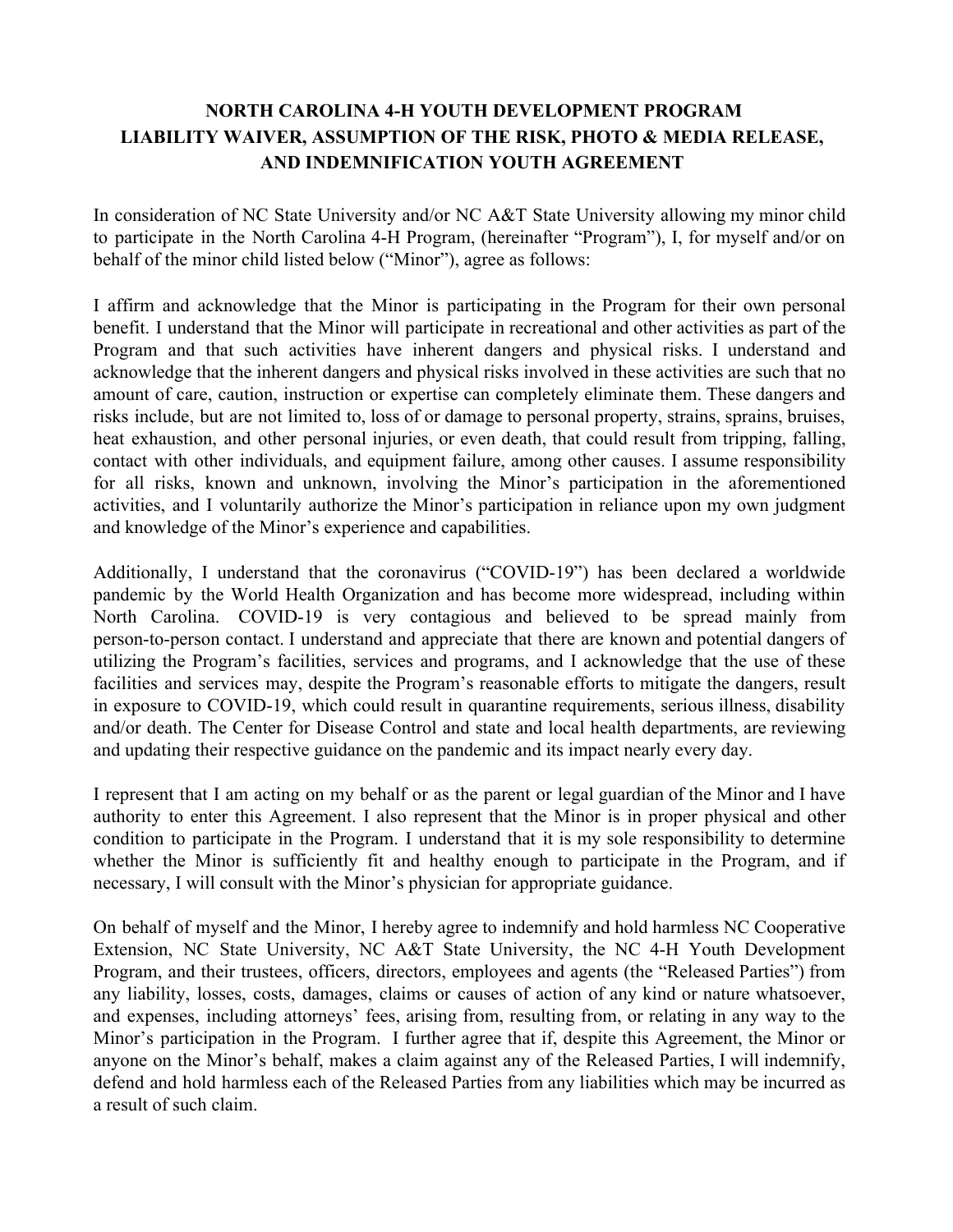I understand that the Minor and I are required to be familiar with and abide by the Program's rules and regulations, including the 4-H Code of Conduct and/or the NC 4-H Volunteer Standard of Behavior and any safety regulations established for the benefit of all participants. I accept sole responsibility for the conduct and actions of the Minor while they are participating in the Program.

I understand that this is a legal document which is binding on me, my heirs and assigns and on those who may claim by or through me. I am eighteen years of age or older, and have full capacity to enter into this agreement and do so voluntarily.

### \_\_\_**\_\_YES, I HAVE READ THIS AGREEMENT, I UNDERSTAND IT, AND I AGREE TO BE BOUND BY IT.**

Signature of Parent/Guardian: Date:

Printed Name: Name of Minor: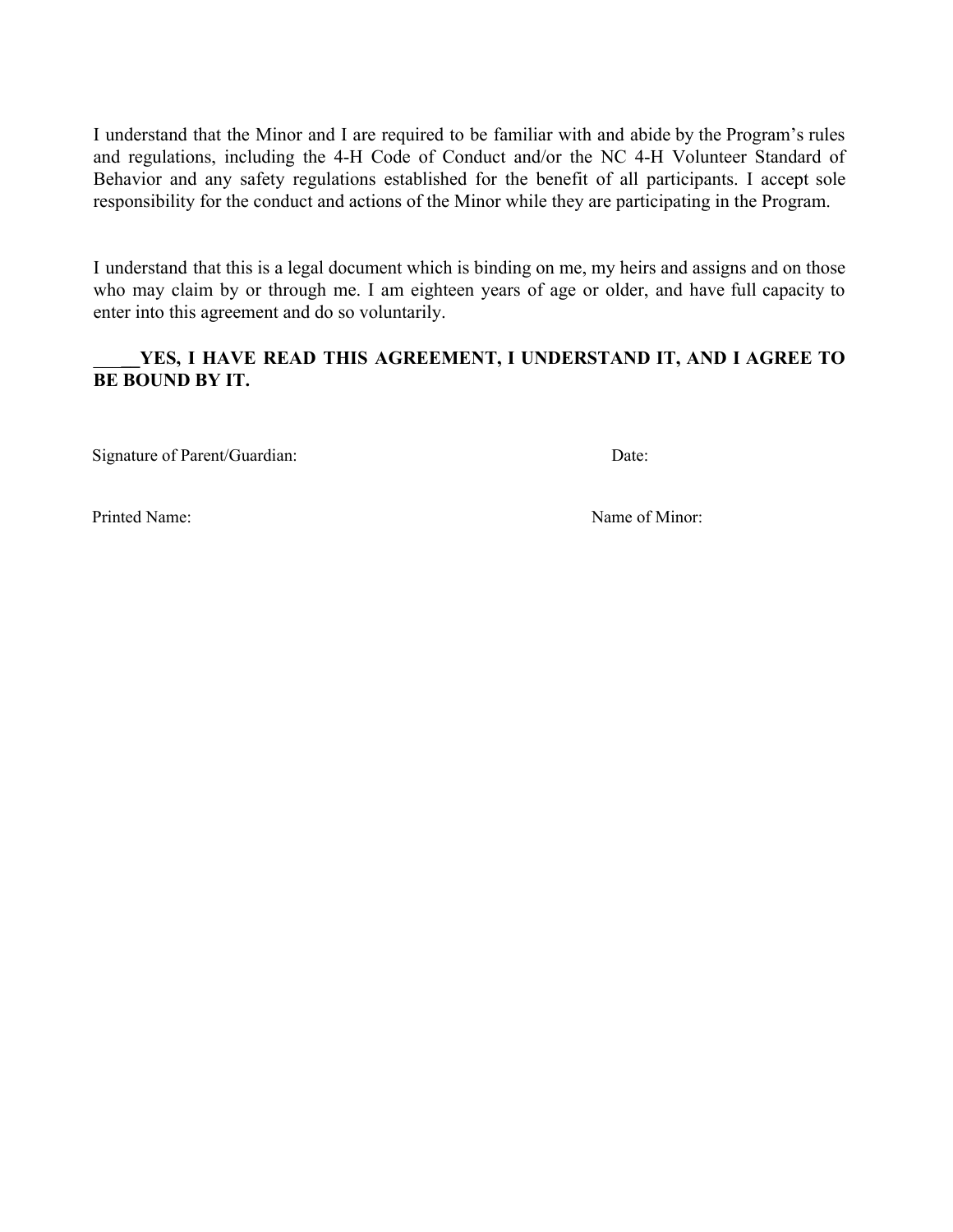#### **North Carolina 4-H Photo & Media Release**

I agree to allow NC Cooperative Extension, the 4-H Youth Development Program, NC State University, and/or NC A&T State University or their agents to photograph or record the Minor during the Program. I further agree that the Minor's image or likeness in photographs, videos, or audio may be used for educational or promotional purposes, including broadcasting or posting on the Internet. I agree that the use described herein may be without compensation to me or the Minor. On behalf of myself and the Minor, I waive any right to inspect or approve the finished electronic, photograph, or printed matter that may be used in conjunction with the printed matter now or in the future. I expressly release NC Cooperative Extension, North Carolina 4-H Youth Development, NC State University, NC A&T State University, their agents, employees, licensees and assigns from any and all claims which I or the Minor may have for invasion of privacy, right of publicity, defamation, copyright infringement, or any other causes of action arising out of the use, adaptation, reproduction, distribution, broadcast or exhibition of such recordings.

Check one:

I **agree** to photo/media use for any use described herein.

I **do not** agree to photo/media use for any use described herein.

I understand that this is a legal document which is binding on me, my heirs and assigns and on those who may claim by or through me. I am eighteen years of age or older, and have full capacity to enter into this agreement and do so voluntarily.

# **I HAVE READ THIS AGREEMENT, I UNDERSTAND IT, AND I AGREE TO BE BOUND BY IT.**

Signature of Parent/Guardian: Date:

Printed Name: Name of Minor: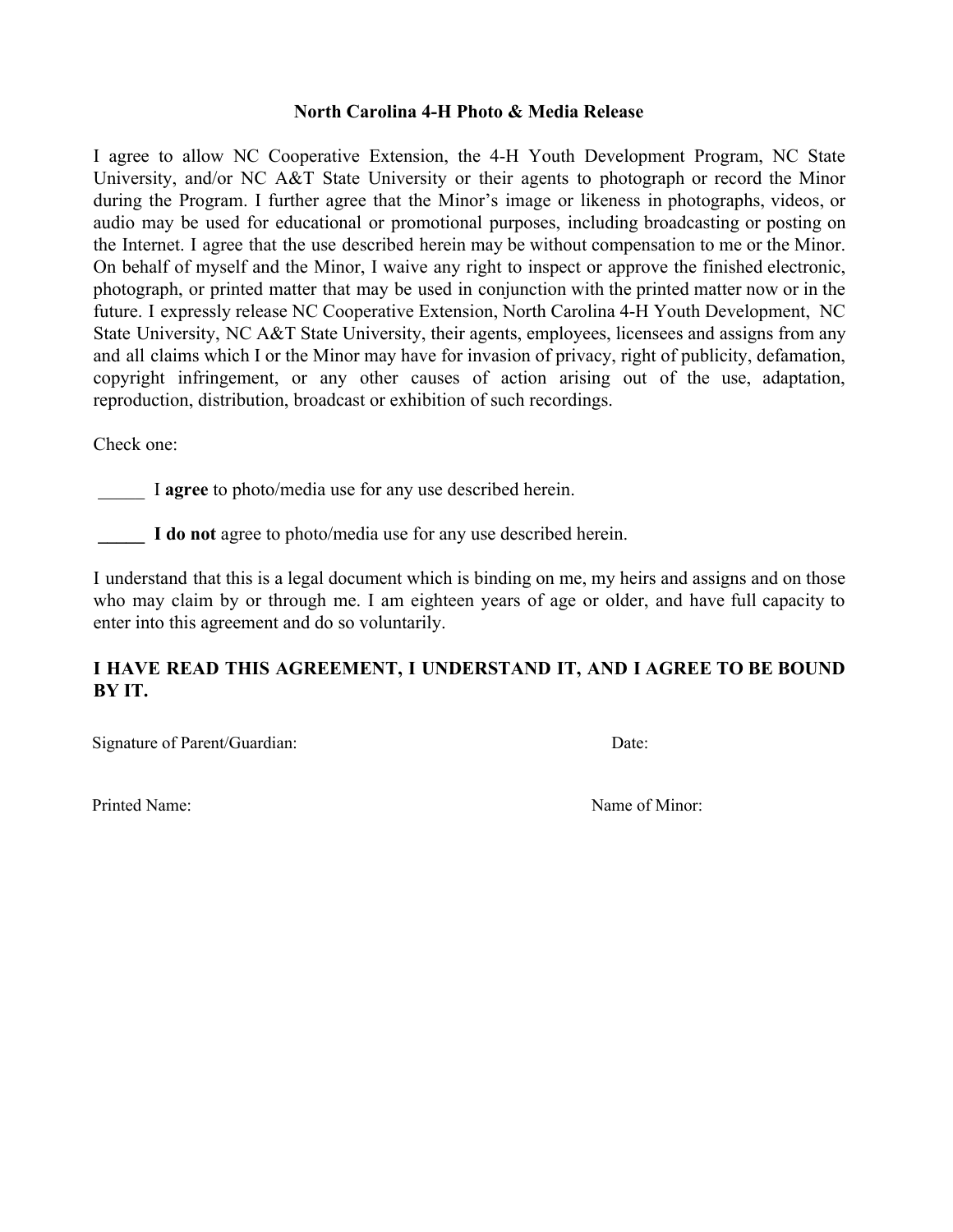# **North Carolina 4-H Code of Conduct and Disciplinary Procedure**

The NC 4-H Youth Development Program has established standards of conduct for all participants. It is the responsibility of the parent/legal guardian and the participant to review the Code of Conduct and Disciplinary Procedures.

### **I. Purpose and Application:**

- A. The 4-H Code of Conduct is intended to foster safe face-to-face and online environments that are conducive to optimal learning and growth. Toward that end, youth participants are expected to behave in a way that respects the dignity, rights, and property of others, and that will not disrupt or interfere with 4-H program goals.
- B. This 4-H Code of Conduct and Disciplinary Procedure is a condition of participation in any North Carolina 4-H activities or programs.

### **II. Behaviors Prohibited at 4-H Program Activities:**

- A. Possession, selling, and/or use of alcoholic beverages, tobacco products, and illegal drugs OR being present where individuals are using alcohol, tobacco products and/or any illegal substances
- B. Any kind of sexually related physical contact
- C. Bullying, harassing our using derogatory language towards another person or group of people is prohibited
- D. Harassment will not be tolerated. Hazing is prohibited. Cyberbullying is prohibited
- E. Recording, taking, sharing screenshots or images is prohibited unless directed to do so for Program purposes
- F. Sharing links or passwords for Programs or content is prohibited unless directed to do so for Program purposes
- G. Possession of weapons or firearms (except while participating in a 4-H Shooting Sports Event)
- H. Behavior that violates state or local laws
- I. Damage to property of others
- J. Theft, misuse or abuse of public or personal property
- K. Conduct that jeopardizes the safety of self or others
- L. Conduct that disrupts or interferes with 4-H programming
- M. Using Program content, contacts, images or video for personal use outside the scope of the Program
- N. Sharing personal information, email, or social media accounts with individuals outside the scope of the Program
- O. Leaving a program or facility without permission of parents or 4-H staff (including authorized volunteers)
- P. Inappropriate dress, including but not limited to clothing that is disruptive to the operations or goals of 4-H. Examples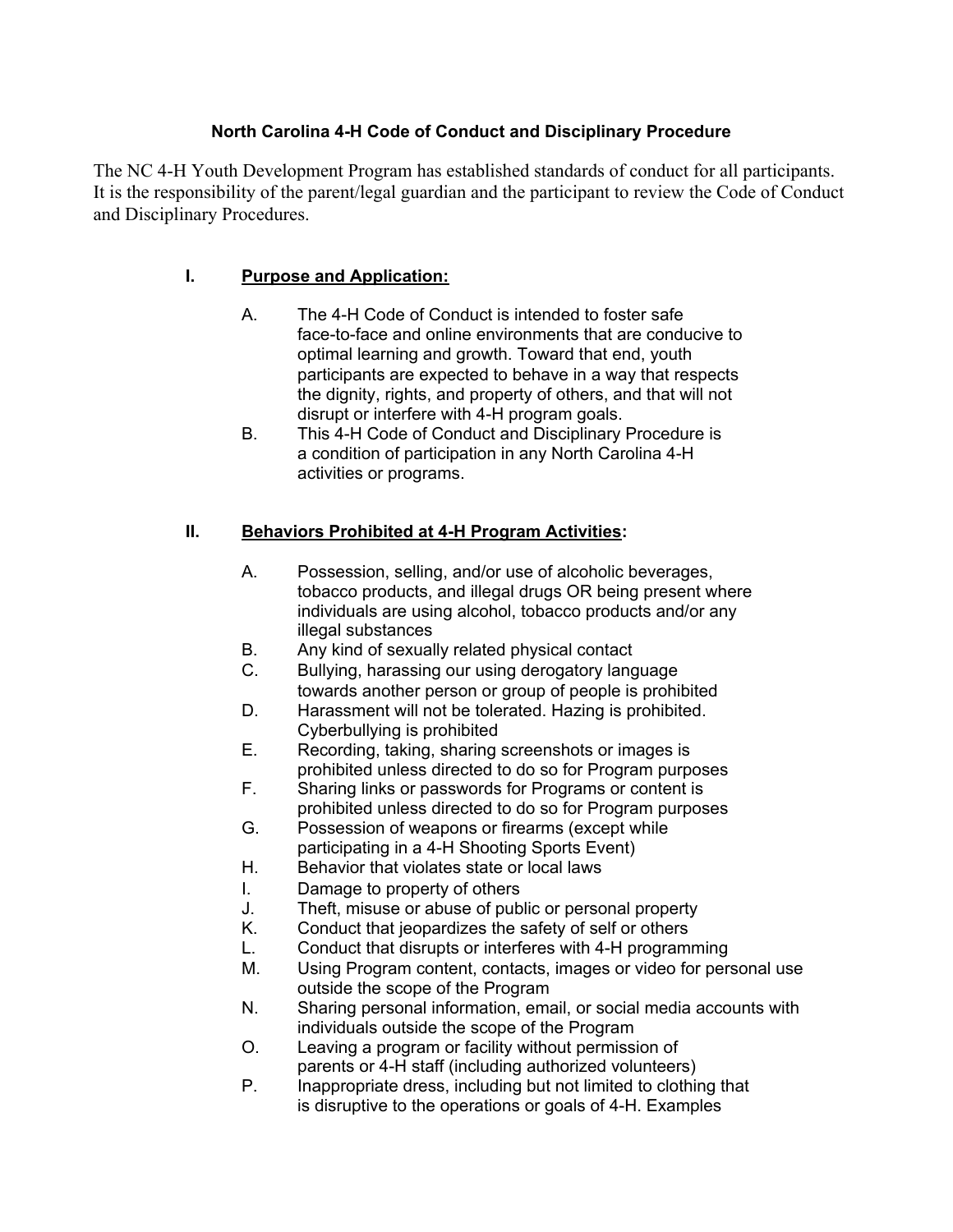may include, but are not limited to, clothing with negative or hateful language or symbols and shirts or pants that fail to appropriately fit or to cover a participant's body and undergarments. Clothing should meet the standards expected in public schools. Specific clothing requirements may be implemented where appropriate for a particular event.

### **III. Additional Basis for Disciplinary Action**

County or State Extension personnel may impose discipline pursuant to Part IV below in cases of misconduct by current, former, or prospective 4-H participants if, in the judgment of 4-H personnel or their supervisors, the misconduct poses a potential risk to the 4-H program. This includes risks to the safety or well-being of others and risks to the effective functioning or integrity of 4-H. This applies regardless of whether the misconduct occurred during a 4-H activity or in a setting unrelated to 4-H activity.

#### **IV. Disciplinary Procedures:**

- A. Discipline may be imposed by any 4-H staff or Cooperative Extension Service employee who has oversight responsibility for 4-H activities.
- B. Unless immediate action is required, the following procedures should take place before imposing any adverse consequences:
	- 1) the accused participant shall be told the charge (which of the prohibited behaviors listed above he or she is accused of violating), and
	- 2) the accused participant is told what factual evidence supports the charge, and
	- 3) the accused participant has been given a chance to tell his/her side of the story.
- C. The 4-H staff person must be satisfied that the participant engaged in the prohibited behavior before imposing a sanction.
- D. Sanctions may include some or all of the following:
	- 1) Verbal warning
	- 2) Notification to parents
	- 3) Immediate removal from the activity
	- 4) Being placed on a behavior contract
	- 5) Referral to local law enforcement and/or juvenile court
	- 6) Program suspension and/or
	- 7) Expulsion from program
	- 8) Dismissed participants may not be eligible for a refund of any fees or expenses
	- 9) Other sanctions appropriate to the circumstances, as determined by 4-H.
- E. Appeals

1) Disciplinary action for local or county-level events may be appealed to the County Director and or 4-H Agent. All appeals must in writing and must be received by the County Director and or 4-H Agent within 30 days of the disciplinary action. The County